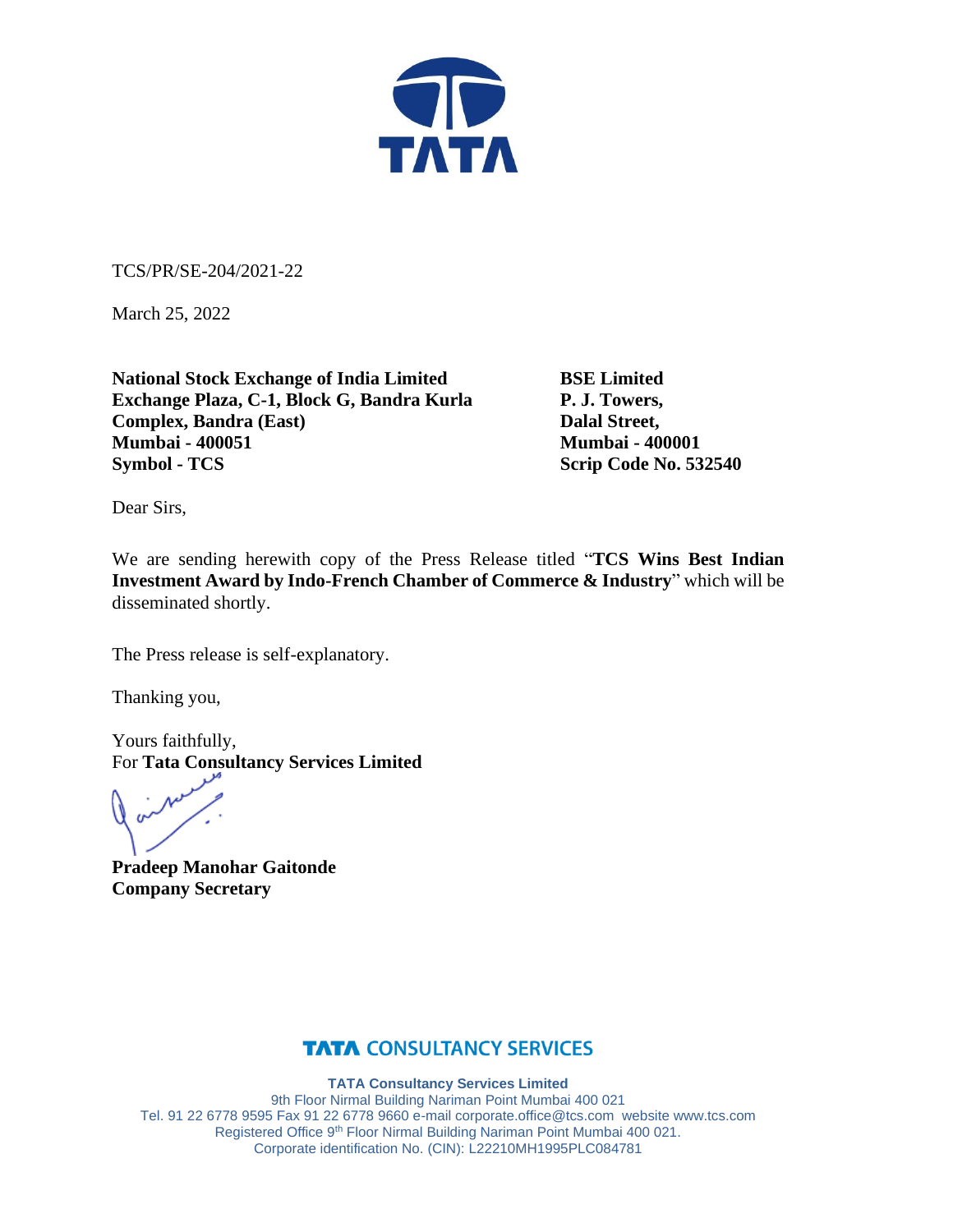

For immediate use Press Release

## **TCS Wins Best Indian Investment Award by Indo-French Chamber of Commerce & Industry**

*Tata Consultancy Services was Recognized for its Commitment to the French Economy through Sustained Long-Term Investments in Talent Development, Innovation, and Regional Growth*

**PARIS | NEW DELHI, March 25, 2022:** Tata Consultancy Services (TCS) (BSE: 532540, NSE: TCS) has been recognized with the Best Indian Investment in France Award by the Indo-French Chamber of Commerce & Industry (IFCCI).

The award was presented by French Trade Minister Frank Reister, during his visit to India, at the Indo-French Business Awards 2022 held in New Delhi.

**Rammohan Gourneni, Country Manager, TCS France**, said: *"We are pleased to receive the Best Indian Investment in France award by the IFCCI. This award is a recognition of TCS' ongoing commitment to the French economy through sustainable and long-term investments in talent development, innovation and economic growth in the region while supporting our customers in their growth and transformation journey."*

TCS established its operations in France in 1992 and has strengthened its position not only as an IT services company but also as an ambassador of a technology-driven future. TCS works with over 80 leading French corporations, including 20 of the CAC40 including PSA, Engie, Total, BNPP, Société Générale, Sodexo, and Alcatel Lucent.

Over the years, TCS has made several long-term investments in the country and opened three delivery centers at Paris-Suresnes, Lille and Poitiers, offering customers local support and access to TCS' deep technology and domain expertise. Today, more than 1,400 talented professionals are employed at TCS France. It is now looking to accelerate job creation and significantly increase its local workforce in the coming months.

*"The Indo-French Business Awards aim to recognize corporate excellence of our member companies. The jury was delighted to present the Choose France award to TCS in recognition of their investment in France which has been consistent and growing across key locations in France,"* said **Payal S Kanwar, Director General, Indo-French Chamber of Commerce and Industry.**

TCS was ranked #1 in customer satisfaction in France and Europe, by CxOs of the largest IT spending enterprises in a study by Whitelane research. In addition, it was recognized as the #1 Top Employer in France two times in a row by the Top Employers Institute.

TCS is committed to working with young people to prepare them for successful technology careers. As part of its of corporate social program goIT, TCS France drives mentoring initiatives to demystify computer science and enthuse students to pursue STEM education and become tomorrow's technology leaders.

#### About Tata Consultancy Services (TCS)

Tata Consultancy Services is an IT services, consulting and business solutions organization that has been partnering with many of the world's largest businesses in their transformation journeys for over 50 years. TCS offers a consulting-led, cognitive powered, integrated portfolio of business, technology and engineering services and solutions. This is delivered through its unique Location Independent Agile™ delivery model, recognized as a benchmark of excellence in software development.

A part of the Tata group, India's largest multinational business group, TCS has over 556,000 of the world's best-trained consultants in 46 countries. The company generated consolidated revenues of US \$22.2 billion